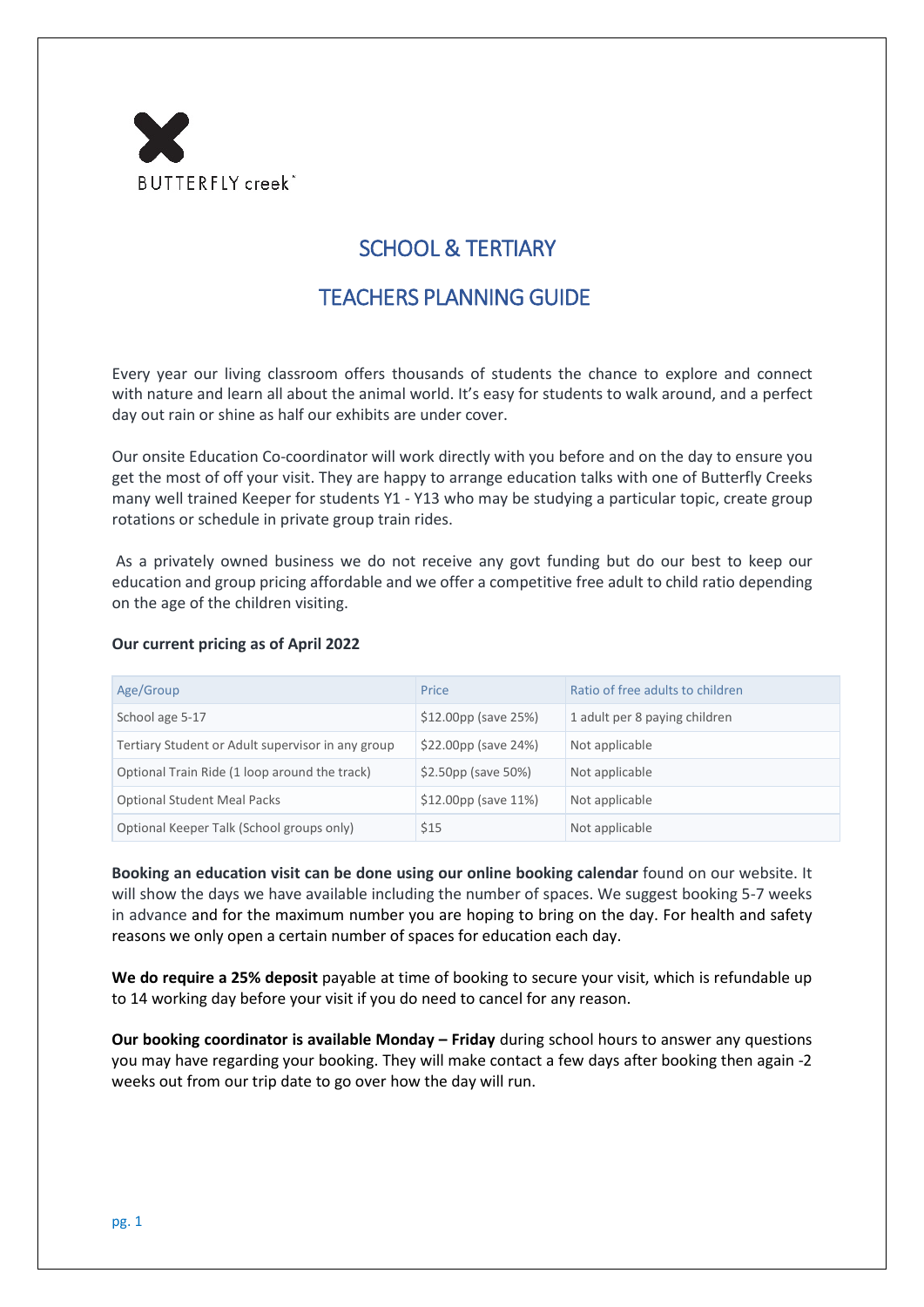# Education Booking Q & A's

## *How long should we visit Butterfly Creek for?*

Generally, it is best to plan to be here for 2 - 4 hours. Groups vary greatly but in general, here is a general guideline for timings:

- Introduction talk: 10-15 minutes
- Morning tea: 15 mins
- Lunch: 30 mins
- Keepers talk: 10 15 minutes (school's only)
- Train: 10 minutes
- Farm: 30 minutes
- Aquarium & bugs: 10 minutes
- Butterfly house & Monkeys: 15 minutes
- Crocodiles, Kiwi House, Otters, Eels: 25 minutes
- Mythic Creatures: 10 mins
- Dinosaur Kingdom: 15 20 minutes

## *We are studying a topic; can we have a talk with an animal keeper for more information?*

Yes, some school groups like to have a talk with an animal keeper, if you choose this option on your booking form, then it is normally done after the rules/intro talk. You can specify what you would like us to talk about and the children can ask questions to the keeper afterwards.

#### *Are there any Education Resources we can use?*

Yes, once your booking is confirmed our education coordinator will be happy to send you any resources, student workbooks including our popular topic NZ Species & Conservation. Student workbooks are filled with great information about the animals here at Butterfly Creek including fun facts and quizzes and are designed to suit all year levels.

#### *What time should we arrive and what do we do when we arrive?*

The best time to arrive is between 9.30am and 10.30am.

On arrival groups should wait by the wooden gate by the ice cream shop while the lead teacher reports to the main ticket office to meet the coordinator, gives final numbers and makes payment.

The coordinator will then guide the group into the park for their welcome talk and to be wrist banded up.

Most groups start by having morning tea in the courtyard where the playground is after their welcome by the group coordinator.

#### *Is there bus parking and how far do the children have to walk to the entrance?*

We ask that you get the bus to stop and drop you right beside the barn in the bus drop off/pick up zone. Once everyone has disembarked the bus can then move to the large gravel area beyond the car park until you are ready leave. They can collect you in the same place as drop off.

#### *Do we get a tour guide or someone to show us around?*

Our education coordinator will welcome your group and talk about the rules and latest information on our animals - show you locations of toilets etc. After this, you can self-guide yourselves around the complex, on busier days we will give more direction. While it is good to have a plan, it is also a good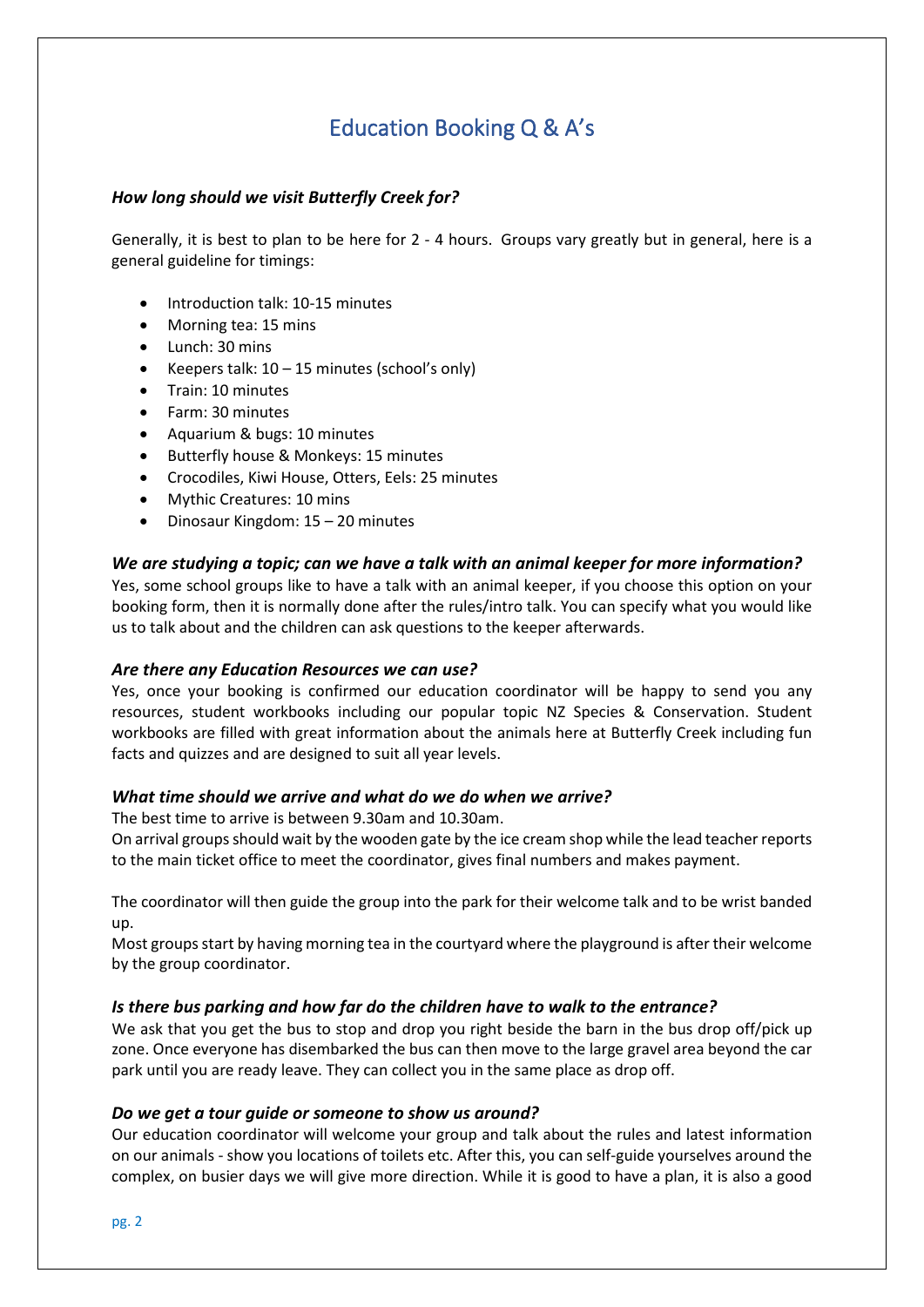idea to be flexible in terms of fitting in with our advice on the day – we are aiming to give you the best possible visit. Butterfly Creek is not a huge complex, so it is easy to find your way around.

## *Should we split into groups or can we all go together? What if we have a large group?*

For groups with over 20 people we recommend you split into groups, we can help with this. For numbers less than this you can all go around together. Please refer to the encounter times for things that you may want to do and see as a group. If you have a very large group, we will do our best to make sure you can see everything by organizing a group rotation.

## *What do we do if it is raining? Is there somewhere to eat and can we still visit everything?*

Butterfly Creek is 50% undercover, so it is suitable in wet weather, exhibits undercover can be visited when it is raining. The train still operates when it rains, jackets may be needed. On cold days clothing layers is a good idea as the Butterfly House can get up to 30 degrees. A larger area of our courtyard is under a large sail and we encourage groups to eat there on wet days.

## *Can we bring in our own food?*

We allow groups to bring their own packed lunch (not takeaways) but it must be consumed in the courtyard area, not in the café. If you are allocated a room for your visit, you may also eat in there, however we ask that you use the rubbish bins provided and leave the room clean and tidy

## *Is there somewhere to leave our bags?*

Depending on the day and how many group bookings we have, it may be possible to allocate a room for you to use during your visit to us. Priority for rooms go to the bigger groups that have requested education talks. So, we suggest keeping schoolbags light so student can carry them.

## *When does the train go and how many times can we go on it? How many people does it fit?*

If you tick the train option on the booking form, we will let you know when your private group train ride will commence - it will go around the track twice. The train fits approx. 25-30 people but we will ensure everybody gets a ride. We come back to the same point, so prams and bags can be left on the platform.